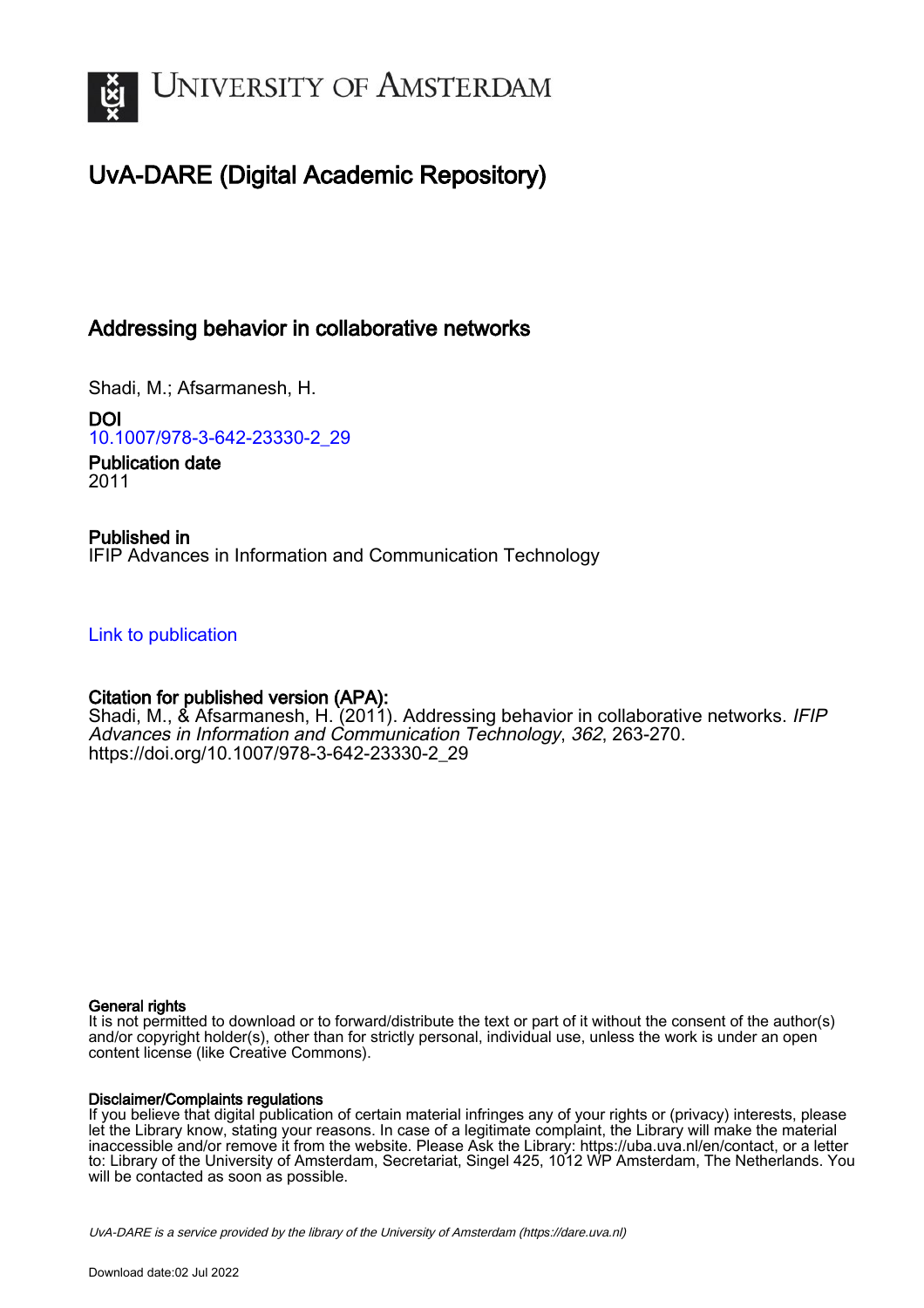## **Addressing Behavior in Collaborative Networks**

Mahdieh Shadi and Hamideh Afsarmanesh, Federated Collaborative Networks Group, Informatics Institute, Computer Science Department, University of Amsterdam {m.shadi, h.afsarmanesh}@uva.nl

**Abstract.** Many factors such as weak partner commitment, lack of proper partners' alignment on interest and values, individualism, lack of flexibility, and loss of autonomy may cause partnership's failures in collaborative networks. Most of these serious causes for conflicts in collaborative networks are rooted in partner's behavior, therefore analyzing and modeling the behavioral aspects of collaborative networks are important to enforce their success. This paper first addresses two kinds of behavior related to collaborative networks including *Individual Collaborative Behavior* and *Network Collective Behavior*, and then introduces an approach to measure the comparative individual collaborative behavior of partners in networks.

**Keywords:** Collaborative Networks, Individual Collaborative Behavior, Collective Behavior, Causal Reasoning

#### **1 Introduction**

With advances in communication and information technology, today organizations can interact and communicate with each other and exchange sensitive information without the traditional limitations of time and location. Collaborative networks, such as global supply chains, support industries to manufacture and deliver products to markets with the required speed and efficiency. A CN (collaborative Network) is an alliance constituting a variety of entities (e.g. organizations and people) that are largely autonomous, geographically distributed, and heterogeneous in terms of their operating environment, culture, social capital, and goals, and that cooperate and collaborate to better achieve common or compatible goals, and whose interactions are supported by the computer network [1],[2].

In general, each organization (or person) involved in a collaborative partnership works and interacts with other members to achieve common or compatible goals. During this interaction partners expose various behaviors, according to the situations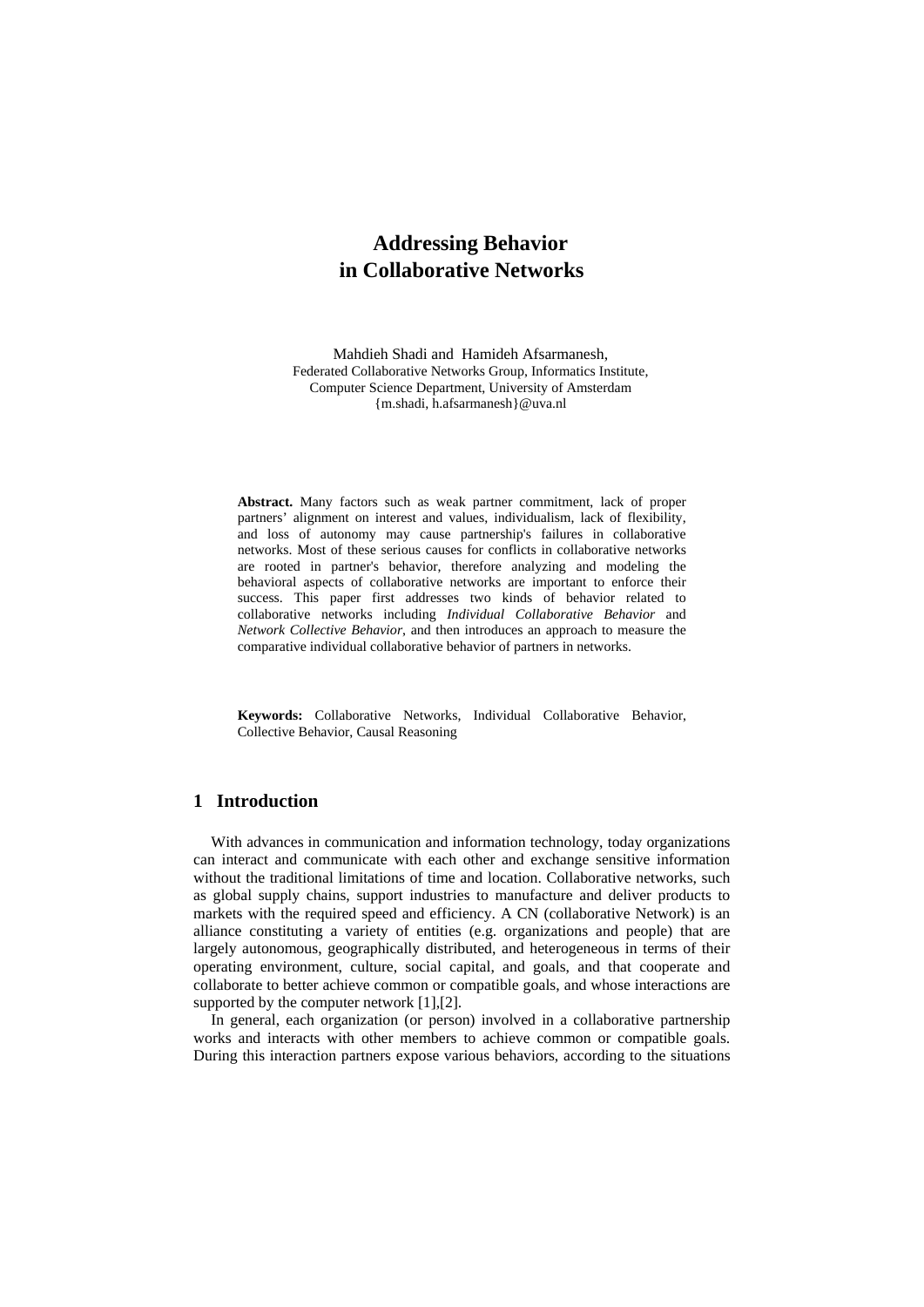in which they are involved. This kind of behavior is called *Individual Collaborative Behavior*, regarding to how one behaves within a CN. If it were possible to analyze, model and predict the organizations' behaviors, many conflicts and difficulties in CNs could have been resolved and ultimate productivity of individuals at the CNs would have been drastically improved [3]. Another kind of behavior related to CNs is the *Network Collective Behavior* which shows the behavior of a group of partners, as a whole. Effective Network Collective Behavior leads to improved CN productivity and higher quality, thus more customer satisfaction, as well as more profit and more power for the CNs.

Inspired by the modeling frameworks introduced earlier in the literature related to collaborations and network aspects [4] and considering the complexity of CNs, the ARCON (A Reference model for Collaborative Networks) modeling framework is developed. This framework divides the CNs complexity into a number of perspectives. Its environment characteristics perspective includes two subspaces that cover the internal elements characteristics of CNs, labeled as "Endogenous Elements (Endo-E)", as well as the external interactions characteristics, labeled as "Exogenous Interaction (Exo-I)", that address the logical surrounding of the CNs. The Endo-E subspace consists of four perspectives, as follows: Structural dimension, Componential dimension, Functional dimension and Behavioral dimension [5],[6]. Among these four, the behavioral dimension is the least studied in the research on CNs. However, there are some base applicable research related to human behavior and agent behavior. In [7], the authors show the feasibility of soft control on collaborative behavior of a group by a case study. In [8], a new attempt for modeling and simulation of group behavior in e-government organizations is provided and also [9] presents a qualitative simulation method for analyzing employee group behavior by integrating QSIM (Qualitative SIMulation) with basic causal reasoning. Moreover, some issues such as the small world phenomenon, clustering and power relationships from the area of Social Networks Analysis (SNA) may contribute to this topic. For example, in [10], some indicators related to promote the fairness and transparency are proposed. Some Other indicators, such as reliability, responsiveness, flexibility, etc. are defined in the SCORE model [11] known throughout industrial branches. Standardizing processes within a supply chain because of making the process comparable and compatible is the goal of this model and these indicators are used to measure the performance of organization in supply chains.

This paper is organized as follows: in section 2, the individual collaborative behavior and a new approach to measure the comparative individual collaborative behavior are addressed. In section 3 the Network Collective Behavior is discussed, and finally in section 4 some conclusive remarks are drawn.

### **2 Individual Collaborative Behavior**

The principles, policies, and governance rules that either drive or constrain the behavior of the CN and its member over time, are addressed in behavioral dimension of the ARCON reference model [5]. This may include elements such as honesty and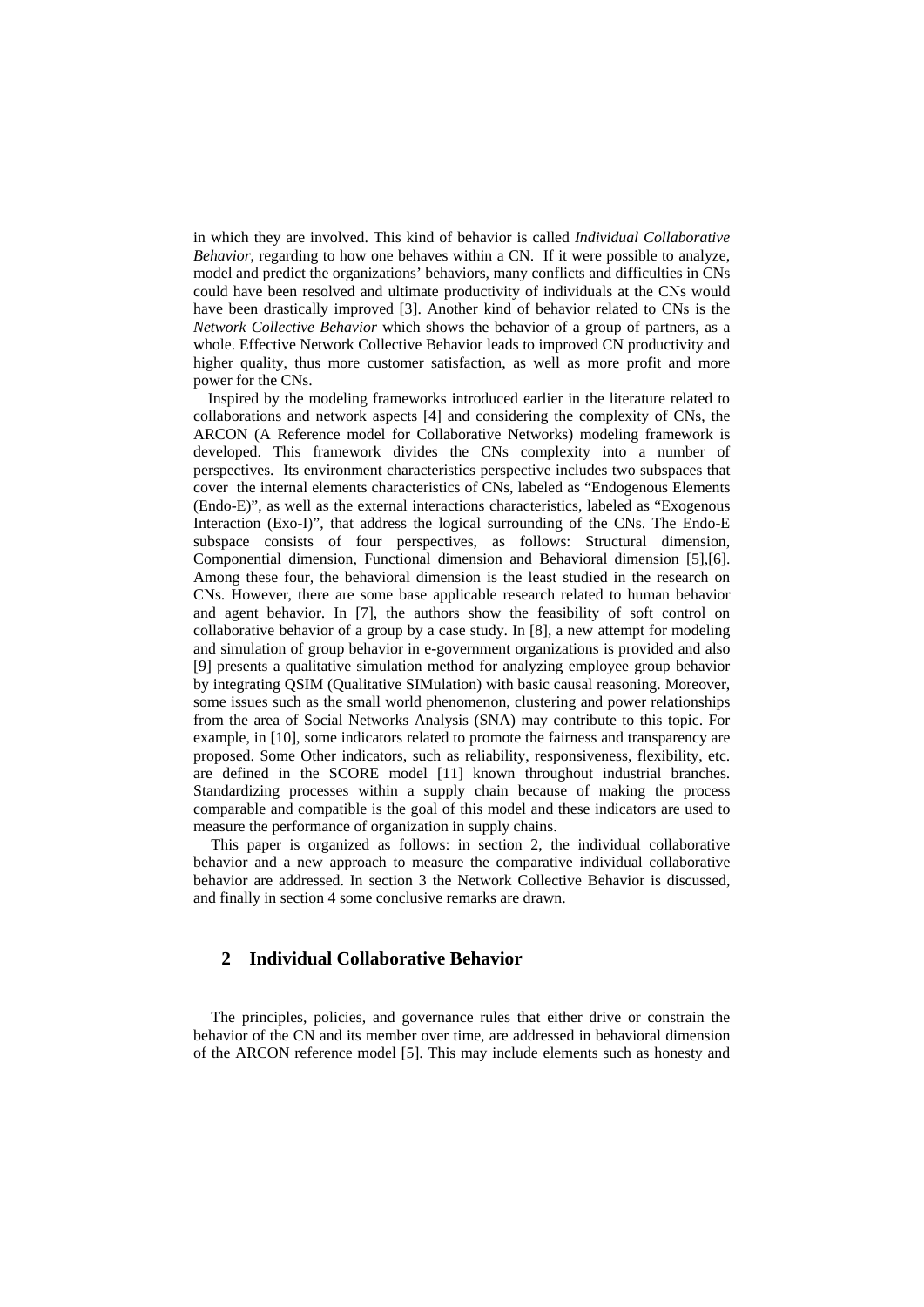integrity, trust, openness, well performance, professionalism, mutual respect, commitment to network, code of ethics and IPR policy. Considering these governance rules and some other related factors, it is possible to introduce an approach for measurement of comparative individual behavior. Below, we first discuss the importance of the individual collaborative behavior (in section 2.1) and then we explain our approach to model it (in section 2.2).

#### **2.1 The Role of Individual Collaborative Behavior in CNs**

Due to the impressive number of both human and organizational behavioral factors found in the analyzed reports, an assumption can be made that probably most partnership failures and successes are strongly related to, if not caused by, the behavioral factors of the involved partners [3]. Good communication, decision by consensus, creativity, fairness, flexibility, best use of interests, knowledge sharing, joy in working together, visible leadership, readiness, open and honest participation, willingness to commit resources and capabilities, development of social skills, transparency in provision of information are behavioral factors leading partnership's success.

 Moreover, partners' behavioral factors have a vital influence on their collaboration readiness and establishing trust relationship with other partners, while individual collaborative behavior can be motivated through creation of incentives and rewarding models and mechanisms as a part of CN's governance model.

Analyzing the behavior of a CN's members is therefore necessary. Obviously, the purpose of modeling and analyzing the individual behavior may target specific objectives. These objectives may include identification or prediction of conflicts, selecting the best-fit members to create a new VO, better role and right assignment in CNs, effective membership structure management, and general measuring of individual collaborative behavior in networks.

#### **2.2 Measuring the Comparative Individual Behavior**

Modeling and analyzing behavior of CN partners involve different sets of characteristics, and depends on the perspective for which the behavior is considered. Therefore, it is better to consider some perspectives for each of above mentioned objectives.

 As such, behavior for a CN partner cannot be represented by an absolute value; rather it can be measured for instance regarding a specific purpose against the behavior of other CN partners. Mechanisms can be defined to assess the individual behavior of a CN partner in comparison to others. For this purpose, every perspective can be characterized by a set of traits / actions. Also, specific metrics (variables that can be measured) and constraints shall be specified for each trait/action.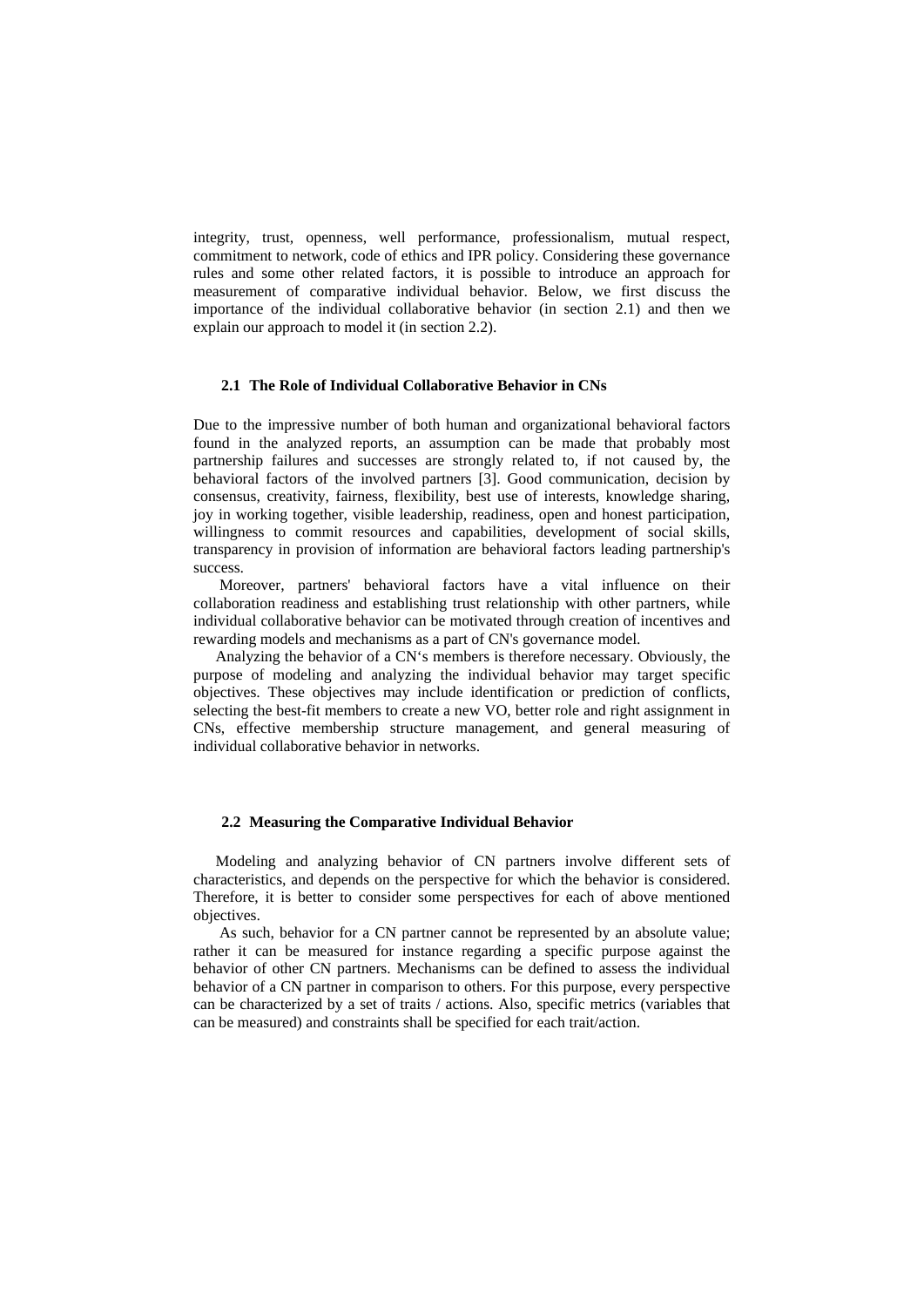| <b>Perspectives</b>                                 | <b>Traits/Actions</b>     |                       | <b>Metrics</b>                                           |
|-----------------------------------------------------|---------------------------|-----------------------|----------------------------------------------------------|
|                                                     | Punctuality               |                       | e.g. average hours/days of delay in                      |
| Conforming<br>to past VO<br>Regulations<br>(CR)     |                           |                       | product delivery                                         |
|                                                     |                           | Pro-activity          | e.g. number of articles published in the                 |
|                                                     |                           |                       | press, number of new recommended                         |
|                                                     |                           |                       | members, and number of awards won                        |
|                                                     | Flexibility               |                       | e.g. average period of time (in hours or                 |
|                                                     |                           |                       | days) to develop or change a new                         |
|                                                     |                           |                       | logistic process and percentage of time                  |
|                                                     |                           |                       | without process faults                                   |
|                                                     | Responsiveness            |                       | e.g. average response time to emails                     |
|                                                     |                           |                       | (in hours or days)                                       |
|                                                     | Responsibility            |                       | e.g. number of successful collaboration                  |
|                                                     |                           |                       | involved, number of responsibilities or                  |
|                                                     |                           |                       | roles accepted in past experiences                       |
|                                                     | Innovation                |                       | average number of industrial<br>e.g.                     |
|                                                     |                           |                       | patents per year in last five years                      |
|                                                     | Keeping<br>commitment     | Problem/co            | e.g. number of problems that escalated                   |
|                                                     |                           | nflict                | to VO management                                         |
|                                                     |                           | resolution            |                                                          |
|                                                     |                           | Willingness           | e.g. percentage of accepted adaptations                  |
|                                                     |                           | to adapt              | to new required plans                                    |
|                                                     |                           | Willingness           | e.g. difference between delay in input                   |
|                                                     |                           | to                    | and delay in output                                      |
|                                                     |                           | compensate            |                                                          |
|                                                     |                           | providing<br>impulses | e.g. number of suggestions realized for<br>improvements  |
|                                                     |                           | Problem               | e.g. provided reaction time (in hours or                 |
|                                                     |                           | avoidance             | days) when critical status is reported                   |
|                                                     |                           | Cooperation           | e.g. number of contacts with other VO                    |
|                                                     |                           |                       | members                                                  |
|                                                     | Trustworthiness           |                       | e.g. number of tasks successfully                        |
|                                                     |                           |                       | completed                                                |
| Value Adding<br>to past VOs<br>(VA)                 | Sharing assets            |                       | e.g. number of different assets which a                  |
|                                                     |                           |                       | member shares in a VO                                    |
|                                                     | Reputation                |                       | e.g. number of Years in business,                        |
|                                                     |                           |                       | number of customers, size of market                      |
|                                                     | <b>Being Fair</b>         |                       | disagreement<br>number of<br>e.g.<br>on                  |
|                                                     |                           |                       | benefits distribution, either against the                |
|                                                     |                           |                       | against<br>original<br>contract,<br>the<br><sub>or</sub> |
|                                                     |                           |                       | consortion majority                                      |
| Special<br>collaborative<br>business<br>Traits (ST) | Reuse of existing results |                       | e.g. number of use and provision of                      |
|                                                     |                           |                       | references<br>to<br>other<br>member's                    |
|                                                     |                           |                       | articles/results                                         |
|                                                     | Tolerance to stress       |                       | e.g. number of times pulling out of                      |
|                                                     |                           |                       | commitment                                               |
|                                                     | Being courageous          |                       | e.g. number of administration<br>roles                   |
|                                                     |                           |                       | accepted, number of risks taken                          |
|                                                     | Information sharing       |                       | e.g. frequency of information provision                  |
|                                                     |                           |                       | to other collaborators                                   |

**Table 1**: Perspectives, traits and metrics *for partner selection objective*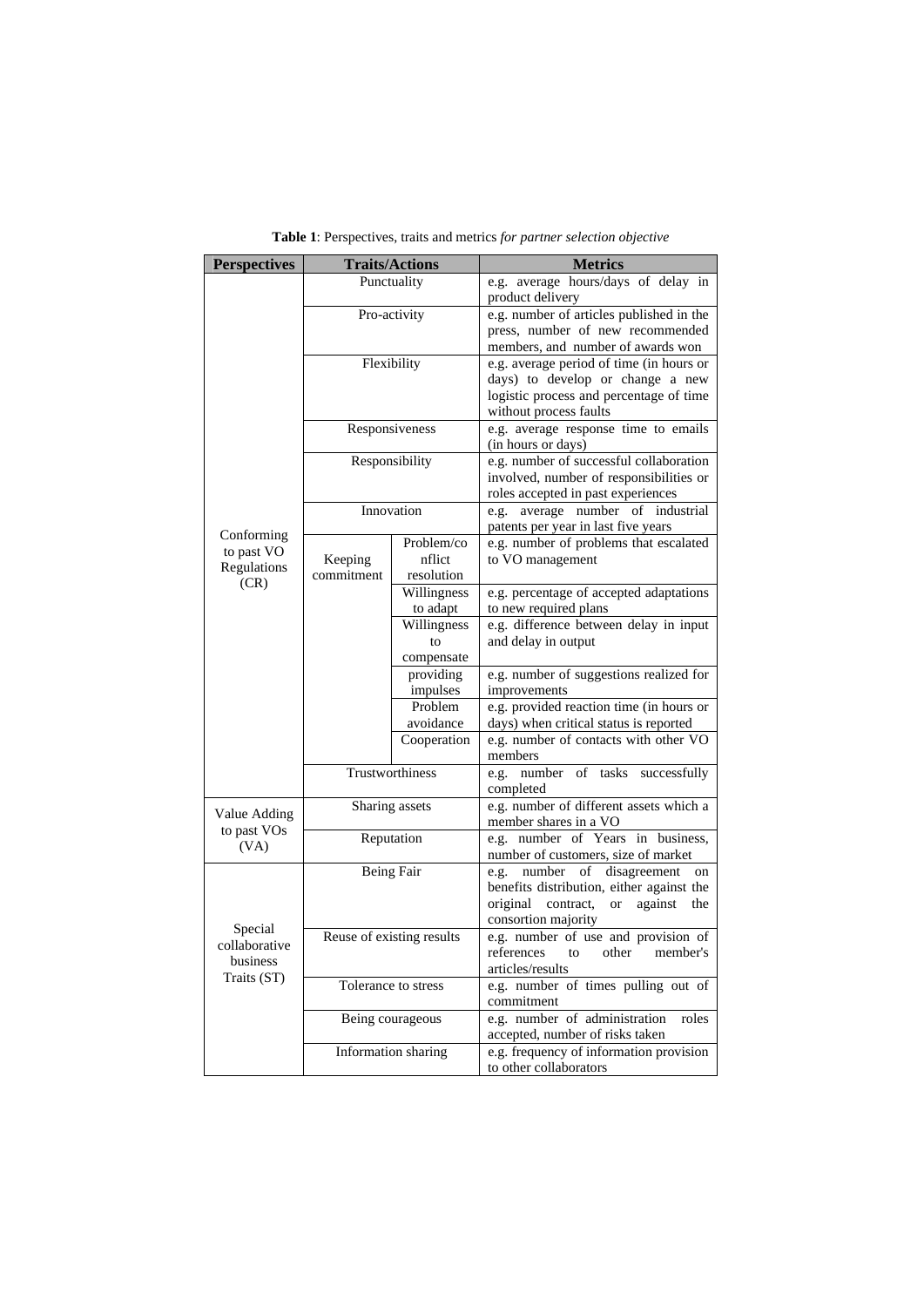For example, when a VO planner wants to select a VBE member as a partner for a VO, different aspects of the past individual behavior of that member can be compared with others, according to different perspectives as exemplified by three perspectives presented in table1.

Furthermore, in order to assess the individual behavior, inter-relation among different traits/actions should be studied and well understood. In this work, causal relationships among different traits/actions are used to represent how they influence each other. To present this approach, consider the first perspective in Table1, conforming to past VO regulations. A causal diagram for this example is shown in Figure 1. In this causal diagram, the plus sign  $(+)$  indicates that the increase or decrease of the first factor causes the increase or decrease of the second factor, while the minus sign (-) indicates that the increase or decrease of the first factor causes the decrease or increase of the second factor [12].



**Figure 1**: Quantitative analysis of relations among trait/actions using causal diagram.

Causal effects in Figure 1 represent the relations among different traits/actions in form of mathematical equations. By reasoning on the base of these causal relationships, some mathematical formulas can be derived to calculate values for comparative individual behavior of  $CN$  members. The plus sign  $(+)$  in the causal diagram represents either addition or multiplication, and the minus sign (-) represents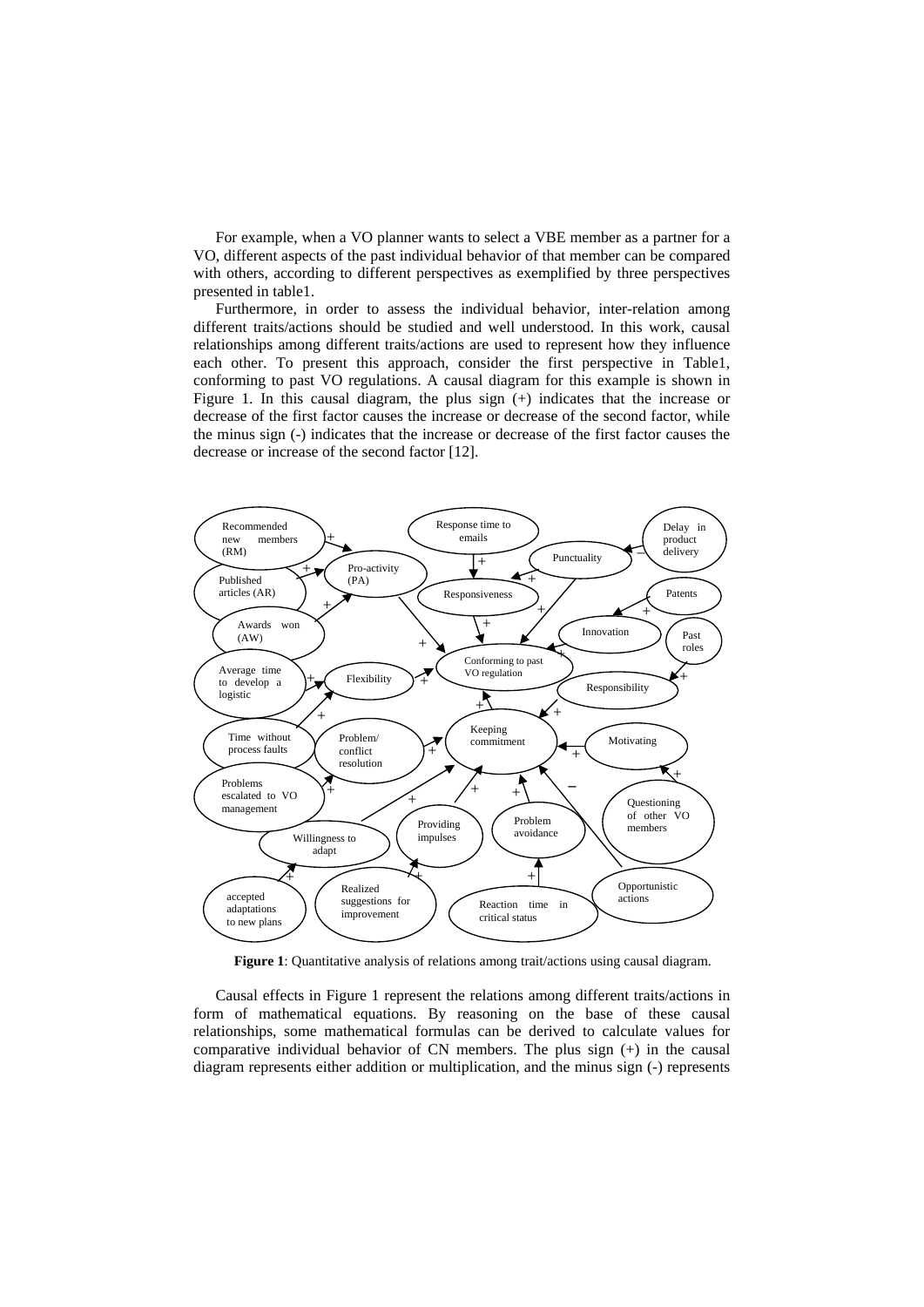subtraction or division depending on the metrics that are related to the traits/actions. The selection of the correct arithmetic operator depends on the metrics that scales it and the balance of dimensions [13], [14]. For example, for measuring the rate of proactivity (PA), it is needed to add the number of recommended new members (RM), number of articles in press (AR) and number of awards won (AW) as equation 1 shows:

$$
PA = RM + AR + AW. \tag{1}
$$

The derivative of equation (1) represents the rate of change of each of the factor with respect to time and the relations among the changes, as illustrated in equation 2. The integration of equation 2 provides the accumulation of PA, which represents the total rate of pro-activity for a period of time  $t_1$  to  $t_2$  (equation 3).

$$
\frac{d}{dt}PA = \frac{d}{dt}RM + \frac{d}{dt}AR + \frac{d}{dt}AW.
$$
\n(2)

$$
\int_{t_1}^{t_2} \frac{d}{dt} PA = \int_{t_1}^{t_2} \frac{d}{dt} RM + \int_{t_1}^{t_2} \frac{d}{dt} AR + \int_{t_1}^{t_2} \frac{d}{dt} AW.
$$
 (3)

 The rates of change as well as the accumulations equation for all factors in Figure 1 can be considered in the same way (according to their relationships). After that, there is a formula for measuring the rate of Conforming to past VO Regulations (CR). Also, it can be done for the other two mentioned perspectives in Table1 (VA and ST). Consequently, to calculate the final comparative behavior score for suitable partner selection objective, we should compute an average of weighted scores of all perspectives, as equation 4 illustrates:

$$
Score = average (W_1 \times CR + W_2 \times VA + W_3 \times ST).
$$
 (4)

The weights  $(W_1, W_2, W_3)$  shall be defined by experts in the field, depending on the specific type of VO to be established. These weights should belong to the [0,1] interval and the sum of all these weights should be equal to 1. Finally, since we calculate the score for each member in the VBE, when a VO planner decides to select a most suitable member, she/he can compare how they rate against each other.

### **3 Network Collective Behavior**

Analyzing and modeling the Network Collective Behavior which refers to how a group behaves as a whole and the factors which influence it, is more complex than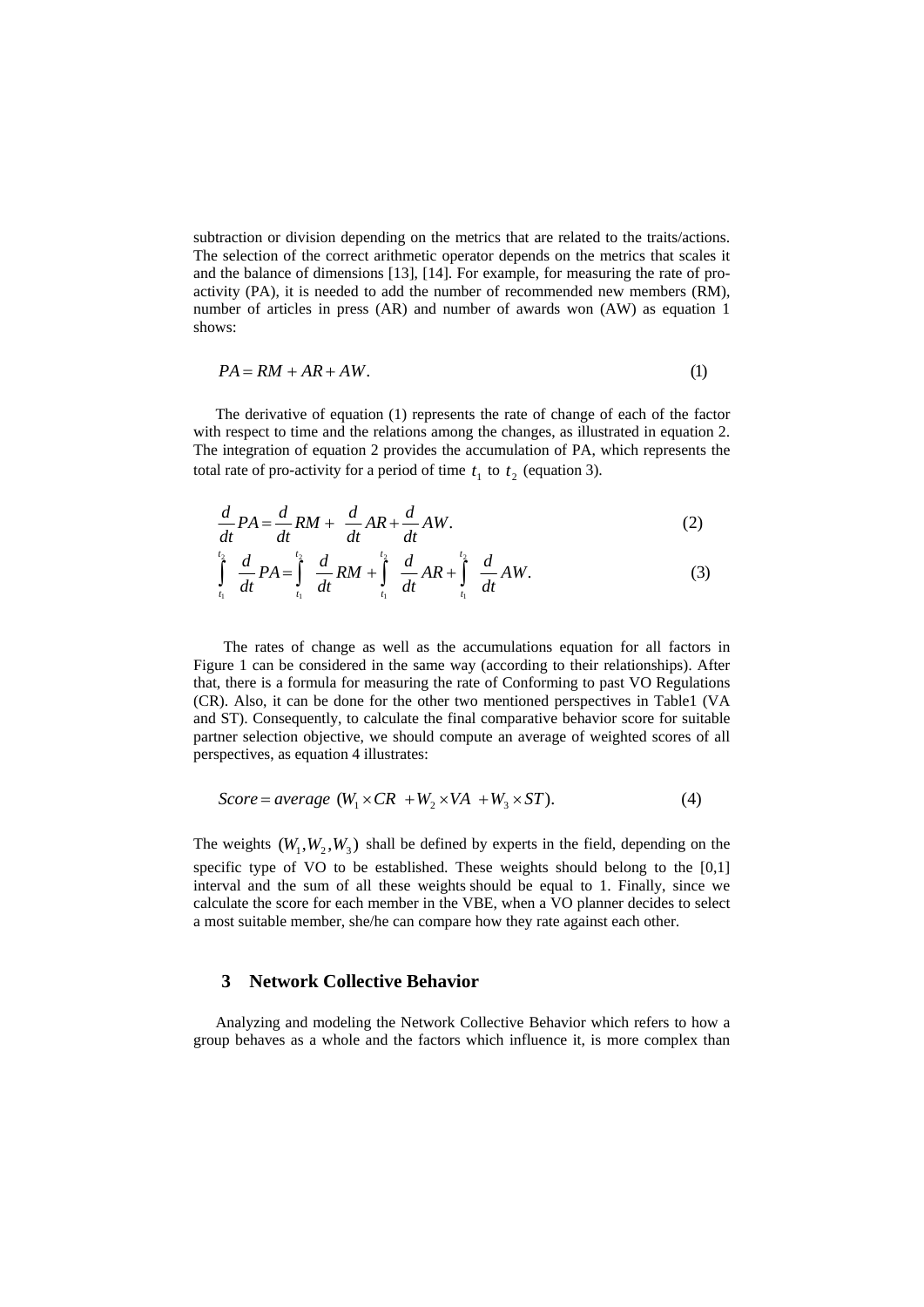individual behavior. In fact, modeling collective behavior involves contributions from multiple disciplines.

Mechanisms, such as incentives and rewards, assessing of alignment of values and approach applied to the governance of a CN are factors affecting Network Collective Behavior of the CN. These factors are discussed respectively in the following paragraphs.

 *Incentives and rewards* mechanisms may result in changes in the behavior of a CN. Networking sustainability through fair and transparent distribution of benefits, and addressing contributors' expectations are objectives of theses mechanisms. The basis of the incentive system is on the motivation that a CN convinces its participants to be pro-active in relation to business opportunities.

The individual and Network Collective Behavior in a CN are influenced by the *value system* of network members. Therefore, it is important to identify the value system of the networks and their individual members to have an improved collaborative process. A CN consists of independent and autonomous entities which each of them has its own value system. Many conflicts among partners might come up because of misalignment of values. In the absence of identical value systems, the members' perceptions of the results of the collaboration processes may be different and consequently, they may show some non-collaborative behaviors, such as unwillingness to share knowledge and other inter-organizational disagreements [15].

*CN Governance* includes some structures, principles and rules for resources allocation and rights assignment. Moreover, it supervises the entities and activities within a CN. Governance and the behavioral aspects influence each other, mutually. The constraining rules of CN governance may lead changes in collective and individual behavior of network members, and also behavioral aspects such as character of a CN member influence the CN's governance.

For modeling the Network Collective Behavior, it is needed to identify the objectives, perspectives, traits/actions and metrics such as presented for modeling the individual collaborative behavior in the previous section. In this case, objectives may include improving: customer satisfaction, benefits to CN, CN achieving more power in the market/society. These objectives can be considered according to the two perspectives: financial and social perspectives.

#### **4 Conclusion**

Quantitative causal modeling is a powerful aid to understand and enable practical decisions about what might be the best action to take in a certain circumstance. Therefore, in our approach we measure the comparative individual collaborative behavior by using quantitative causal modeling. This approach could lead to identify or predict conflicts, select the best-fit VO members, assign the roles and rights in CNs more effectively, and measure the individual collaborative behavior in networks. Analyzing and improving the individual collaborative behavior of CN members will influence the Collective Behavior of the CN. According to our approach, partners' behavior could be compared with each other, and partners will be informed that enhancing their individual behavior will result in more success in their collaboration.